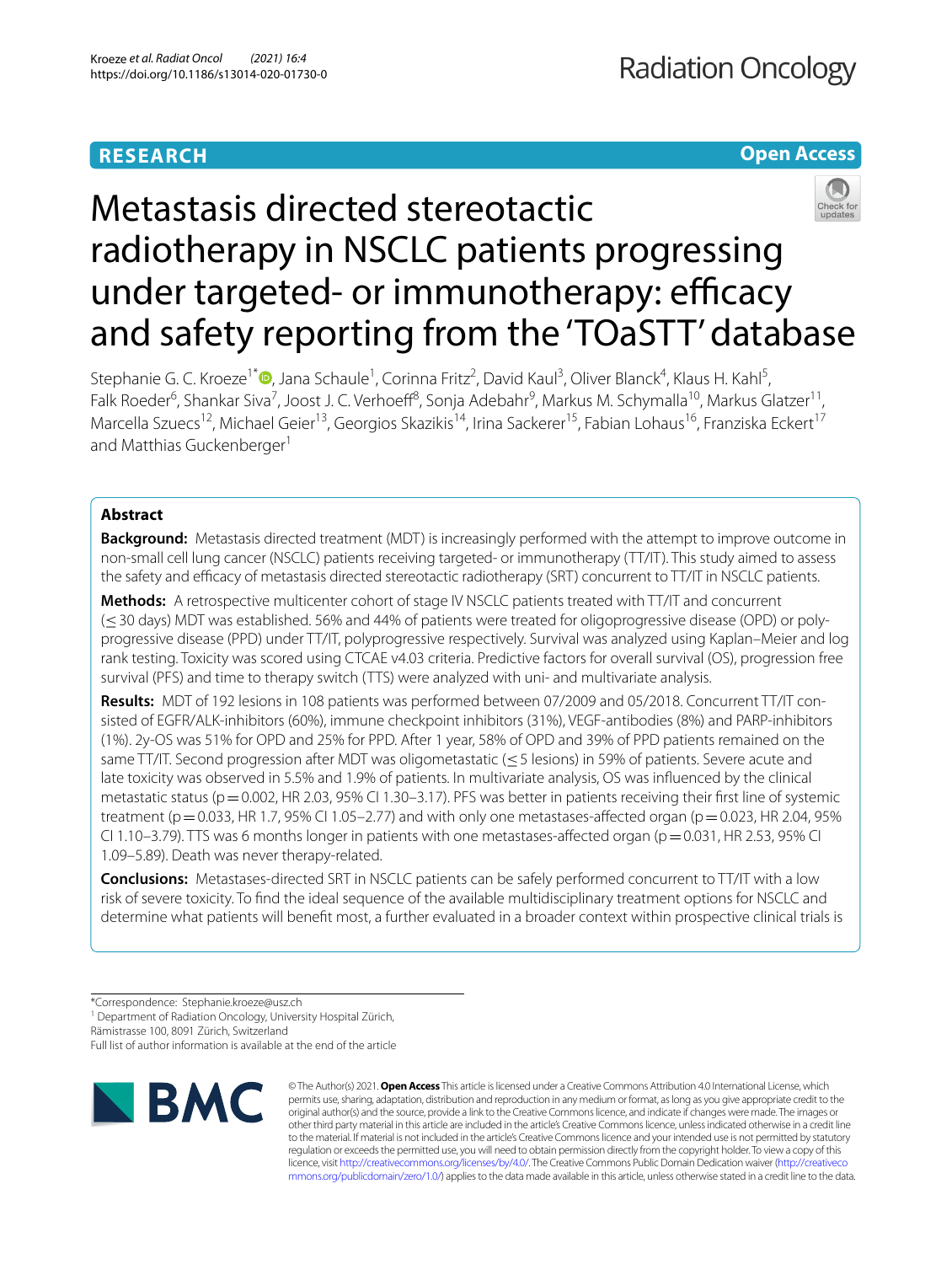needed continuation of TT/IT beyond progression combined with MDT for progressive lesions appears promising but requires prospective evaluation.

*Trial registration*: retrospectively registered

**Keywords:** Stereotactic, Radiotherapy, Immunotherapy, Targeted therapy, Concurrent, Oligometastases, NSCLC

## **Introduction**

The development of targeted-, and immunotherapy (TT/IT) has improved the prognosis of stage IV nonsmall cell lung cancer (NSCLC) signifcantly. However, due to the development of resistance, most patients will eventually develop progressive disease. Since stereotactic radiotherapy (SRT) has emerged as a safe and locally efective modality for treatment of oligometastases, its use as part of the multimodality treatment in this situation is increasing  $[1]$  $[1]$ , as radical local radiotherapy of persistent or progressive (oligo-) metastases could improve outcome [[2–](#page-7-1)[6\]](#page-7-2).

Three randomized trials have shown that addition of a localized metastases-directed treatment (MDT) to systemic therapy improved progression free survival (PFS) as well as overall survival in NSCLC patients with oligometastatic disease  $[7-9]$  $[7-9]$  $[7-9]$ . However, the definition of oligometastatic disease varies in literature, while research on the identifcation of a biological oligometastatic state is ongoing  $[10]$  $[10]$ . This becomes obvious in a systematic review on oligometastatic NSCLC patients, where a variation of 5-year OS between 8.3% and 86% was observed  $[11]$  $[11]$ . The subcategorization of (oligo-) metastatic patients remains a challenge, but is important as the value of local treatments varies between these patients [[3,](#page-7-4) [12\]](#page-8-3).

Besides oligometastatic disease, SRT might also play a role as "salvage" treatment in the management of patients who have (oligo-)progressive metastatic disease while under  $TT/IT$  [[12](#page-8-3)]. Once a stable oncological status is achieved under systematic therapy and no severe side efects develop, a patient preferably continues this drug for as long as possible, assuming that the further lines of systematic treatment are characterized by a worse therapeutic ratio. Unfortunately, intrinsic or acquired resistance to systematic drugs develops in nearly all patients [[13\]](#page-8-4). Here, MDT could possibly prevent or delay the switch of systematic therapy by radical local treatment of all progressive metastatic sites. This study aimed to evaluate efficacy and safety of metastasis directed SRT (MDT) in NSCLC patients who are progressive under immuno- or targeted therapy.

# **Materials and methods**

A retrospective international multicenter registry study was established by the German Society for Radiation Oncology (DEGRO) working group for radiosurgery and stereotactic radiotherapy to collect data on stage IV patients receiving SRT with concurrent targetedor immunotherapy (TOaSTT study). The study was approved by the ethics committees at all participating sites (BASEC-Nr. 2016–01807). For this study, all patients with NSCLC were evaluated. Patients were treated with SRT between 07/2009 and 05/2018. Inclusion criteria were:  $\geq$  18 years of age, diagnosis of stage IV synchronous or metachronous metastatic disease, histological confrmation of NSCLC, SRT of any cranial or extracranial local recurrence or metastasis, treated concurrently ( $\leq$  30 days) with any type of following systemic treatments: antibodies, tyrosine kinase inhibitors and/or immune-checkpoint inhibitors. Cranial SRT was defned as delivery of up to 5 fractions, or one fraction with a minimum of 16 Gy. Stereotactic body radiotherapy (SBRT) was defined as delivery of  $\leq$  10 fractions with a minimum total dose of 50 Gy (2 Gy equivalent, α/β of 10 Gy; the α/β-ratio of 10 represents the intrinsic radiosensitivity of NSCLC metastases [\[14](#page-8-5)]).

To further evaluate clinical scenarios in which MDT is currently often performed, the group of oligoprogressive disease patients (OPD, $\leq$ 5 metastases) and polyprogressive disease patients (PPD,>5 metastases) was sub-analyzed. The OPD cohort consisted of patients where MDT of either all metastases or all oligoprogressive metastases was performed; the PPD cohort was characterized by patients, where polyprogressive disease was observed and only dominant lesions were treated with MDT, according to local interdisciplinary decision. Endpoints were overall survival (OS), time to therapy switch (TTS), progression free survival (PFS), local metastases control (LC), and toxicity. OS was defned as time of SRT to time of death, living patients were censored at the date of last follow-up. PFS and LC were defned as time of SRT to time of progression, which was determined by PET-CT/ MRI, MRI, CT, ultrasound or X-ray imaging. PFS and LC were evaluated by censoring patients at their most recent imaging. TTS was defned as time of MDT to time of start of a new systemic therapy. Acute severe toxicity  $(\text{grade} \geq 3 \text{ events}, < 3 \text{ months after SRT})$  probably caused by MDT was analyzed using the Common Terminology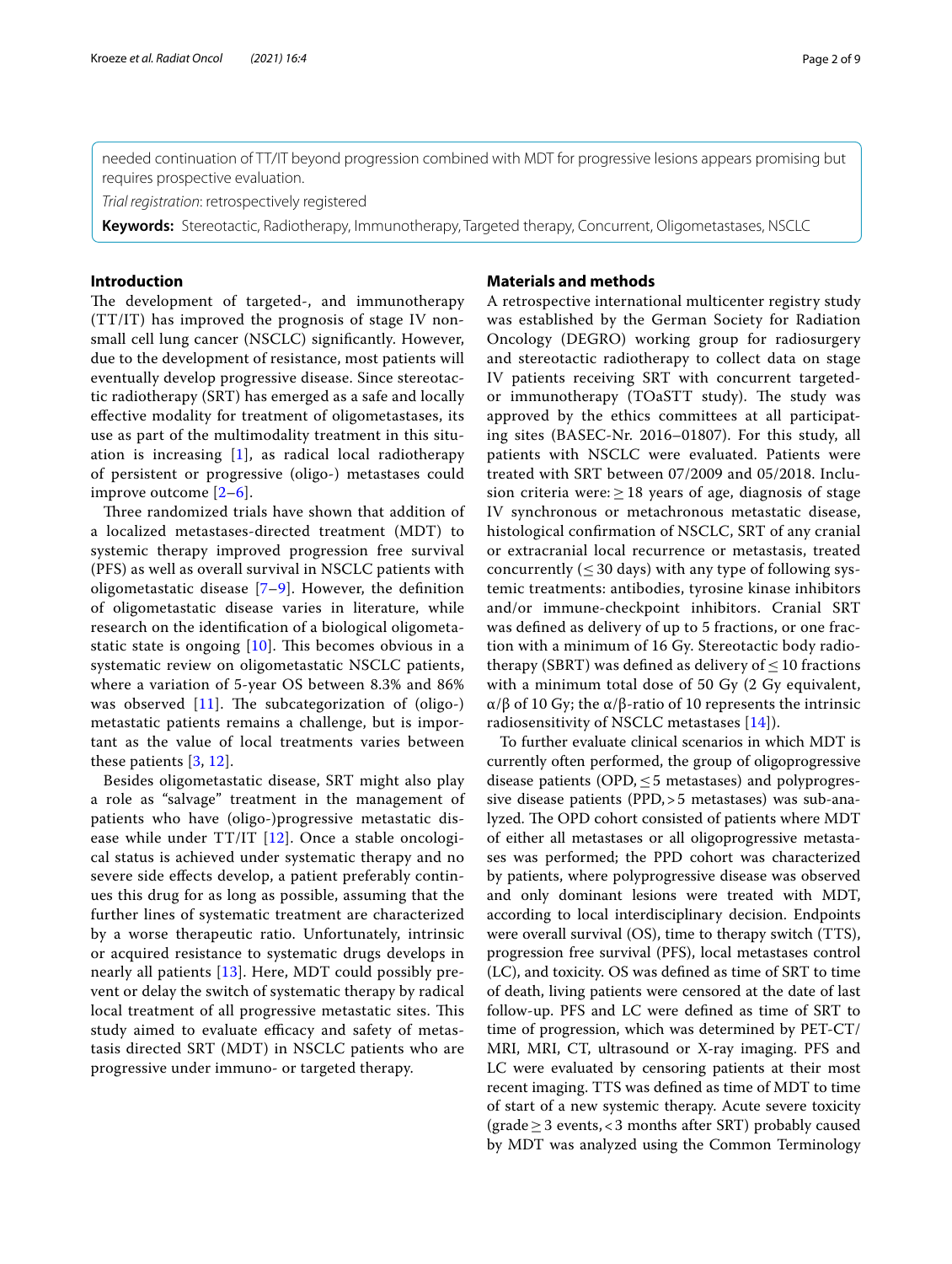Criteria for Adverse Events (CTCAE) v4.03. Late severe (grade≥3 events) toxicity was evaluated in patients with a follow-up of  $\geq$  3 months.

Descriptive statistical analysis was performed with SPSS v25.0 statistic software package (IBM Corp., Armonk, NY, USA). Kaplan–Meier survival curves with log-rank analysis for comparison of subgroups was used to evaluate OS, PFS, and TTS. The Fisher's exact and Chi-square test was used to compare diferences between two independent groups. Univariate and backward multivariate Cox regression analysis was performed to identify independent variables for OS, PFS and TTS. A p-value of less than 0.05 was deemed statistical signifcant.

# **Results**

# **Patient characteristics**

Data of 108 patients from 16 participating centers was included. Baseline patient, tumor and treatment characteristics are summarized in Table [1](#page-2-0). Median patient age was 63 (range 33–80) years, 90% of patients had an ECOG performance score of < 1, 41% had minimal co-morbidities (age-adjusted Charlson Comorbidity Index  $\leq$  3). The most frequent histological NSCLC subtype was adenocarcinoma (80%). Multiorgan metastatic disease was present in 71% of patients, with a median of 2 (range 1–7) involved organs per patient. Reported reasons for MDT in PPD patients were palliation of symptoms (26%), prevention of future complications (79%), attempt to extend treatment with current systemic therapy (11%) and to induce a possible immunomodulation efect (9%).

## **Targeted therapy/immunotherapy**

Overall, 56% of patients received frst line systemic therapy, while 44% were under second-line therapy or more (Table [1](#page-2-0)). Systemic therapy concurrent to MDT consisted of EGFR/ALK-inhibitors (60%), immune checkpoint inhibitors (31%), VEGF-antibodies (8%) and PARP-inhibitors (1%). In 10% of patients, these were combined with chemotherapy. Sixty-seven percent of patient started TT/IT before MDT, with a median of 269 days (range 1–180 days), 8% started IT/TT at the same time of SRT and 25% started IT/TT a median of 14 days (range 1–30) after SRT. Overall, in 28% of patients their systemic therapy was paused during MDT with a median of 10 (range 2–42) days. Targeted therapy was paused in 35% of the patients, for a median of 3 days before and 3 days after MDT (range 1–21 days). Immune checkpoint inhibitors were paused in 15% of patients, for a median of 7 days before and after MDT (range 1–19 days). Bevacizumab was paused in 20% of patients for a median of 14 days before up to  $14$  days after MDT (range  $7-21$  days). The decision to pausing TT/IT as well as the length of the

# <span id="page-2-0"></span>**Table 1 Patient characteristics of all 108 NSCLC patients treated with SRT concurrent to TT/IT**

|                                                         | N (%), median (range)      |
|---------------------------------------------------------|----------------------------|
|                                                         | All patients ( $n = 108$ ) |
| Age (years)                                             | $63(33-80)$                |
| Histology subtype                                       |                            |
| <b>ADC</b>                                              | 80 (74)                    |
| <b>LCNEC</b>                                            | 3(3)                       |
| SqCC                                                    | 6(6)                       |
| Adenosquamous                                           | 3(3)                       |
| Unknown                                                 | 16(15)                     |
| Synchronous metastatic disease                          |                            |
| Yes                                                     | 81 (75)                    |
| No                                                      | 27 (25)                    |
| Ligand expression/driver mutation                       |                            |
| <b>EGFR</b>                                             | 49 (45)                    |
| ALK                                                     | 16(15)                     |
| ROS <sub>1</sub>                                        | 2(2)                       |
| PD-L1                                                   | 5(5)                       |
| No                                                      | 30 (28)                    |
| Unknown                                                 | 5(5)                       |
|                                                         |                            |
| Previous systemic treatment lines<br>Present metastases | $1(1-5)$                   |
|                                                         |                            |
| $\leq$ 5<br>> 5                                         | 53 (49)                    |
|                                                         | 55 (51)                    |
| Involved organs                                         | $2(1-7)$                   |
| Status of primary tumor                                 |                            |
| Controlled                                              | 75 (69)                    |
| Progressive                                             | 26 (24)                    |
| Unknown                                                 | 7(7)                       |
| SRT treated lesions                                     |                            |
| Brain                                                   | 144 (75)                   |
| Lymph nodes                                             | 3(2)                       |
| Lung                                                    | 18(9)                      |
| Liver                                                   | 6(3)                       |
| Adrenal gland                                           | 3(2)                       |
| Bone                                                    | 17(9)                      |
| Soft tissue                                             | 1(0.5)                     |
| SRT treated lesions per patient                         |                            |
| Cranial                                                 | $1(1-5)$                   |
| Extracranial                                            | $1(1-3)$                   |
| Type of systemic therapy                                |                            |
| EGFR/ALK-inhibitor                                      | 65 (60)                    |
| PD-1/PD-L1-inhibitor                                    | 33 (31)                    |
| Anti-VEGF-antibody                                      | 9(8)                       |
| PARP-inhibitor                                          | 1(1)                       |
| Prescribed BED <sub>10</sub> (Gy)                       |                            |
| Cranial                                                 | 75 (26.6-113.9)            |
| Extracranial                                            | $95.3(53.1 - 180)$         |
| Total GTV volume (cc)                                   |                            |
| Cranial                                                 | $1.2(0.04 - 15.3)$         |
| Extracranial                                            | $8.4(0.5 - 86.1)$          |
|                                                         |                            |

*ADC* adenocarcinoma, *LCNEC* large cell neuroendocrine carcinoma, *SqCC*  squamous cell carcinoma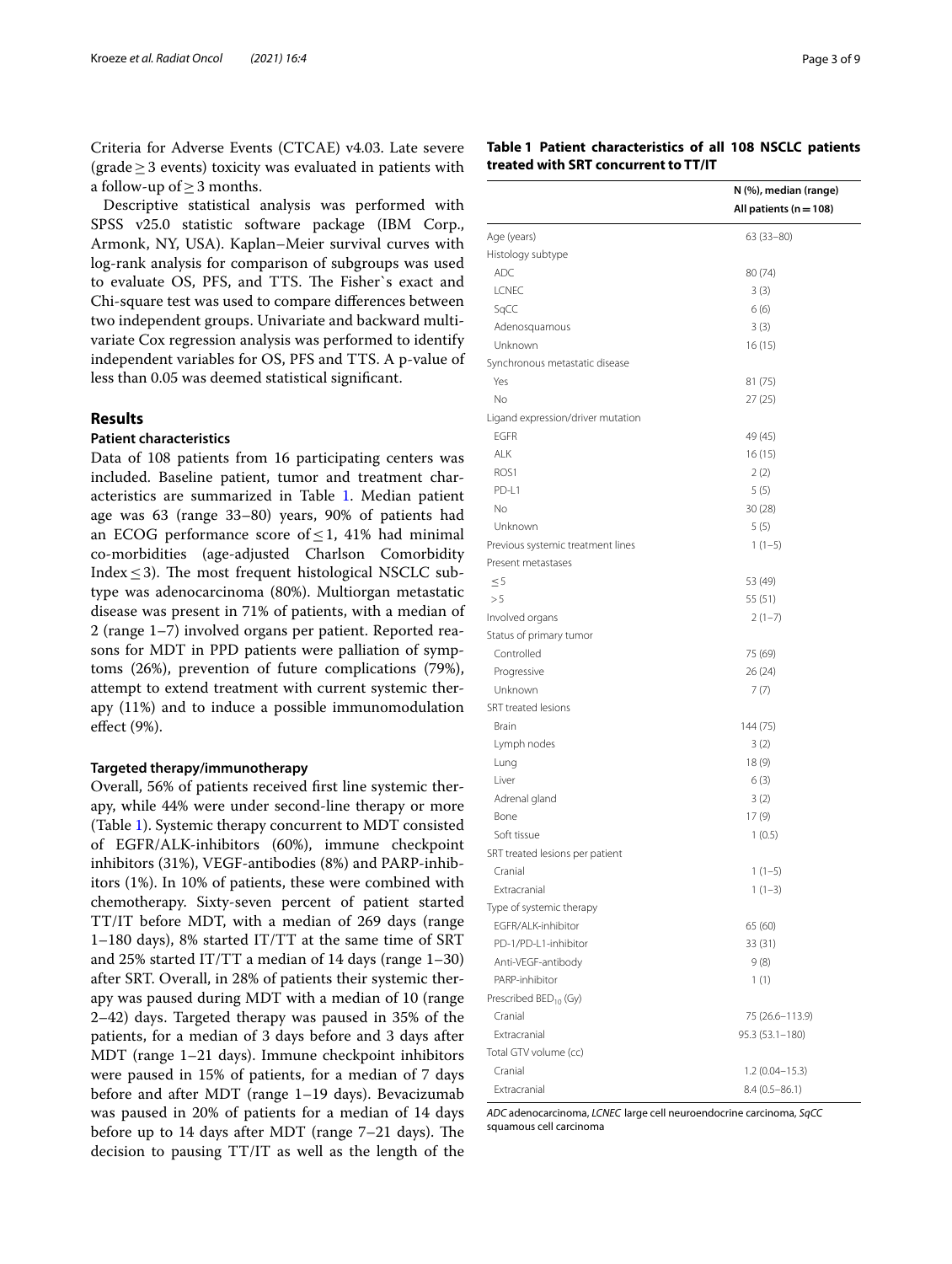TT/IT interruption during SRT was at the discretion of the participating center.

#### **Stereotactic radiotherapy**

In total, 192 lesions were irradiated. Brain metastases were the most frequent location (68%), with a median number of 1 (range 1–5) brain metastasis treated per patient. Median total tumor volume of brain metastases was 1.2 cc (range 0.04–15.3). Median prescribed dose for brain metastases was 20 Gy in 1 fraction (BED<sub>10</sub>=75 Gy). SBRT was performed in 32% of patients, PPD patients received SBRT less often compared to OPD patients (21% vs. 41% respectively). A median of 1 (range 1–3) extracranial metastases were treated simultaneously per patient. Extracranial metastases were treated with a median dose of 95.3 Gy ( $BED_{10}$ ) in median 3 fractions (range 1–5). Median planning targed volume of SBRT was 8.37 cc (range 0.54–86.10 cc).

# **Efcacy and factors infuencing survival**

Median follow-up was 18.7 (range 1–102) months. Median OS was 18.1 months, 2 year OS was 39% (Fig. [1](#page-3-0)). Cause of death was tumor-related in 85% and never therapy-related. There was no significant difference in OS between patients with- or without brain metastases ( $p=0.181$ ). There was also no significant difference in OS between patients receiving IT, TT, AAT or PARPi  $(p=0.765)$ . In univariate analysis, metastatic status (OPD) vs. PPD) and number of afected organs were signifcant predictors of OS (Table [2](#page-4-0)). In multivariate analysis, metastatic status remained the only independent factor predicting OS (p=0.002, HR 2.03 (95% CI; 1.3–3.17). Local control after SRT was 84% after 2 years, there was no difference between OPD and PPD. Overall, median PFS was 8.7 months. In OPD, this was median 10.4 months and 7.4 months for PPD patients, or 25% and 8% after 2 years, respectively (Fig. [1](#page-3-0)). In the univariate analysis, metastatic status, previous lines of systemic therapy and afected organs were signifcant predictors of PFS. In multivariate analysis, the number of previous lines of systemic therapy  $[p=0.033, HR 1.7 (95\% CI 1.05-2.77)]$  and number of afected organs (p=0.023, HR 2.04 (95% CI 1.10–3.79) remained independent factors predicting PFS (Table [2\)](#page-4-0).

# **Patterns of disease progression**

In case of progression, only one organ was afected (range 1–4) in 69% of OPD patients and 36% of PPD patients. These recurrences were oligometastatic  $(\leq 5$ new lesions) in 59% of OPD patients, with no diference between concurrent systemic therapy ( $p=0.765$ ). Forty-three percent of patients that developed a new oligoprogression received a second course of MDT. Other local therapies consisted of surgery in 2 patients



<span id="page-3-0"></span>**Fig. 1 a** Overall survival of metastatic NSCLC patients receiving metastasis directed therapy (MDT) concurrent to targeted- or immunotherapy (TT/IT). **b** Progression free survival (PFS) of oligoprogressive disease (OPD) NSCLC patients receiving MDT concurrent to targeted- or immunotherapy (TT/IT). **c** Time to systemic therapy change (TTS) after MDT in in NSCLC patients receiving concurrent SRT and TT/IT. Blue line=OPD patients where a MDT of all present metastases (≤5 metastases) was performed. Yellow line = OPD patients where MDT of all progressive lesions was performed and all other metastases are controlled by TT/IT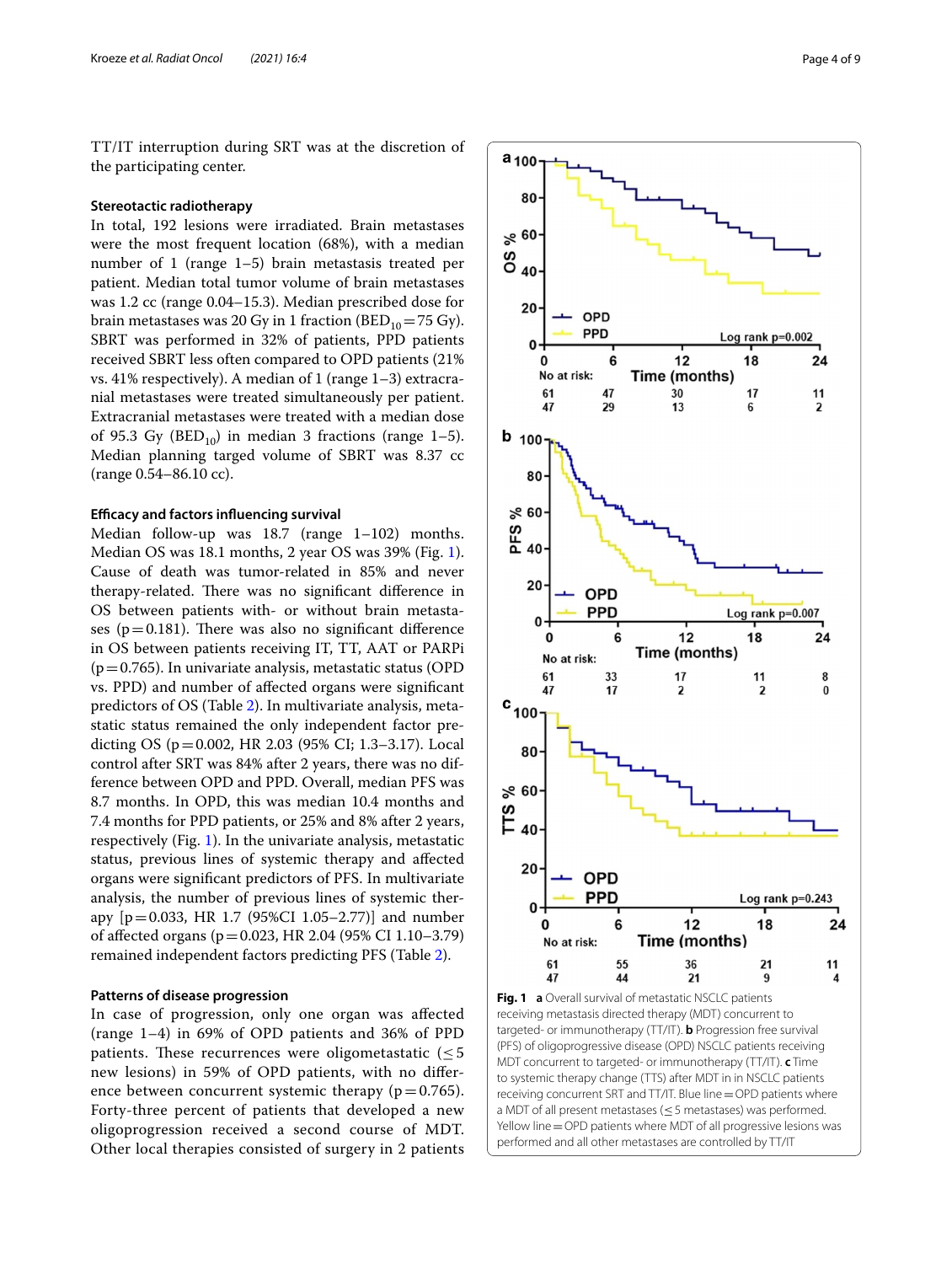| <b>Variables</b>                                                     | <b>OS</b> |                         |                     | <b>PFS</b> |                         |                     | <b>TTS</b> |                         |                     |
|----------------------------------------------------------------------|-----------|-------------------------|---------------------|------------|-------------------------|---------------------|------------|-------------------------|---------------------|
|                                                                      |           | Univariate Multivariate |                     |            | Univariate Multivariate |                     |            | Univariate Multivariate |                     |
|                                                                      | p value   |                         | p value HR (95% CI) | p value    |                         | p value HR (95% CI) | p value    |                         | p value HR (95% CI) |
| Cinical metastatic status<br>(OPD, palliative intent)                | 0.006     | 0.002                   | $2.03(1.30 - 3.17)$ | 0.002      | 0.334                   |                     | 0.053      | 0.938                   | $1.0(0.56 - 1.81)$  |
| Initial stage (I-IV)                                                 | 0.567     |                         |                     | 0.402      |                         |                     | 0.561      |                         |                     |
| Metastatic development<br>(synchronous vs. metachro-<br>nous)        | 0.802     |                         |                     | 0.895      |                         |                     | 0.653      |                         |                     |
| Previous lines of systemic<br>treatment $(1 \text{ vs.} > 1)$        | 0.166     | 0.109                   |                     | 0.048      | 0.033                   | $1.7(1.05 - 2.77)$  | 0.093      | 0.152                   | 1.57 (0.84-2.92)    |
| Metastatic burden (1, 2-5,<br>$6 - 10$ , $> 10$ )                    | 0.461     |                         |                     | 0.062      | 0.759                   |                     | 0.051      | 0.686                   | 1.10 (0.741.64)     |
| Affected organs $(1 \text{ vs.} > 1)$                                | 0.03      | 0.633                   |                     | 0.004      | 0.023                   | $2.04(1.10-3.79)$   | 0.026      | 0.031                   | 2.53 (1.09-5.89)    |
| Location of metastases (cra-<br>nial vs. extracranial)               | 0.201     | 0.827                   |                     | 0.155      | 0.757                   |                     | 0.48       |                         |                     |
| Histology subtype (SqCC,<br>ADC, LCNEC, adenosqua-<br>mous, unknown) | 0.952     |                         |                     | 0.554      |                         |                     | 0.447      |                         |                     |
| Gene mutation (yes vs. no)                                           | 0.834     |                         |                     | 0.992      |                         |                     | 0.696      |                         |                     |
| Status of primary tumor<br>(controlled vs. progressive)              | 0.973     |                         |                     | 0.701      |                         |                     | 0.824      |                         |                     |
| Targeted therapy (IT, TT, AAT)                                       | 0.855     |                         |                     | 0.424      |                         |                     | 0.64       |                         |                     |
| SRT location (cranial, extrac-<br>ranial, both)                      | 0.25      |                         |                     | 0.149      | 0.571                   |                     | 0.767      |                         |                     |
| Number of SRT treated<br>metastases $(1-5)$                          | 0.642     |                         |                     | 0.993      |                         |                     | 0.509      |                         |                     |
| Start targeted therapy<br>(before, during, after SRT)                | 0.239     |                         |                     | 0.436      |                         |                     | 0.299      |                         |                     |
| Targeted therapy paused<br>during SRT (yes vs no)                    | 0.645     |                         |                     | 0.734      |                         |                     | 0.104      | 0.393                   | $1.32(0.75 - 2.34)$ |

# <span id="page-4-0"></span>**Table 2 Uni- and multivariate Cox regression analysis**

p<0.05 is signifcant

*HR* hazard ratio, *CI* confdence interval, *TT* targeted therapy, *IT* immunotherapy, *AAT* antiangiogenic therapy, *PARPi* PARP-inhibitor

and conventionally fractionated radiotherapy in 5 patients.

# After one year, 58% of OPD patients and 39% of PPD patients were receiving the same systemic therapy as at the time of MDT. The median TTS was 14 months (range 5.7–22.3 months) for OPD patients and 8 months for PPD patients. There was no significant diference between administered systemic therapy  $(p=0.220)$ . In patients where systemic treatment was switched, the next line of treatment was usually a new targeted therapy in OPD patients (68%) and chemotherapy in PPD patients (52%) (Fig. [2\)](#page-5-0). Patients receiving IT who had progressive disease after SRT switched to another IT (60%) or chemotherapy (33%), patients receiving TT who developed progressive disease after SRT most commonly switched to another TT (65%) (Fig. [2\)](#page-5-0).

# **Toxicity**

Acute severe ( $\geq$  grade 3, < 30 days) toxicity likely caused or worsened by MDT was observed in 6 patients (5.5%), consisting of 7 grade 3 toxicities and 1 grade 4 toxic-ity (Table [3](#page-6-0)). Late severe toxicity ( $\geq$  grade 3, $\geq$  30 days) was observed in 2 patients (1.9%); one patient with two 3 grade toxicities and 1 grade 4 toxicity, and one patient with grade 3 weight loss. Most severe toxicities occurred after SRT of brain metastases and in two cases after SBRT of lung metastases. All severe toxicities occurred in patients receiving immune checkpoint inhibition, VEGFantibody or EGFR-inhibitors. There was no clear pattern of occurrence of severe toxicity observed (Table [3\)](#page-6-0). No grade 5 toxicity occurred.

# **Discussion**

This analysis of stage IV NSCLC patients receiving MDT for progressive or persistent metastases under targeted-, or immunotherapy showed survival rates in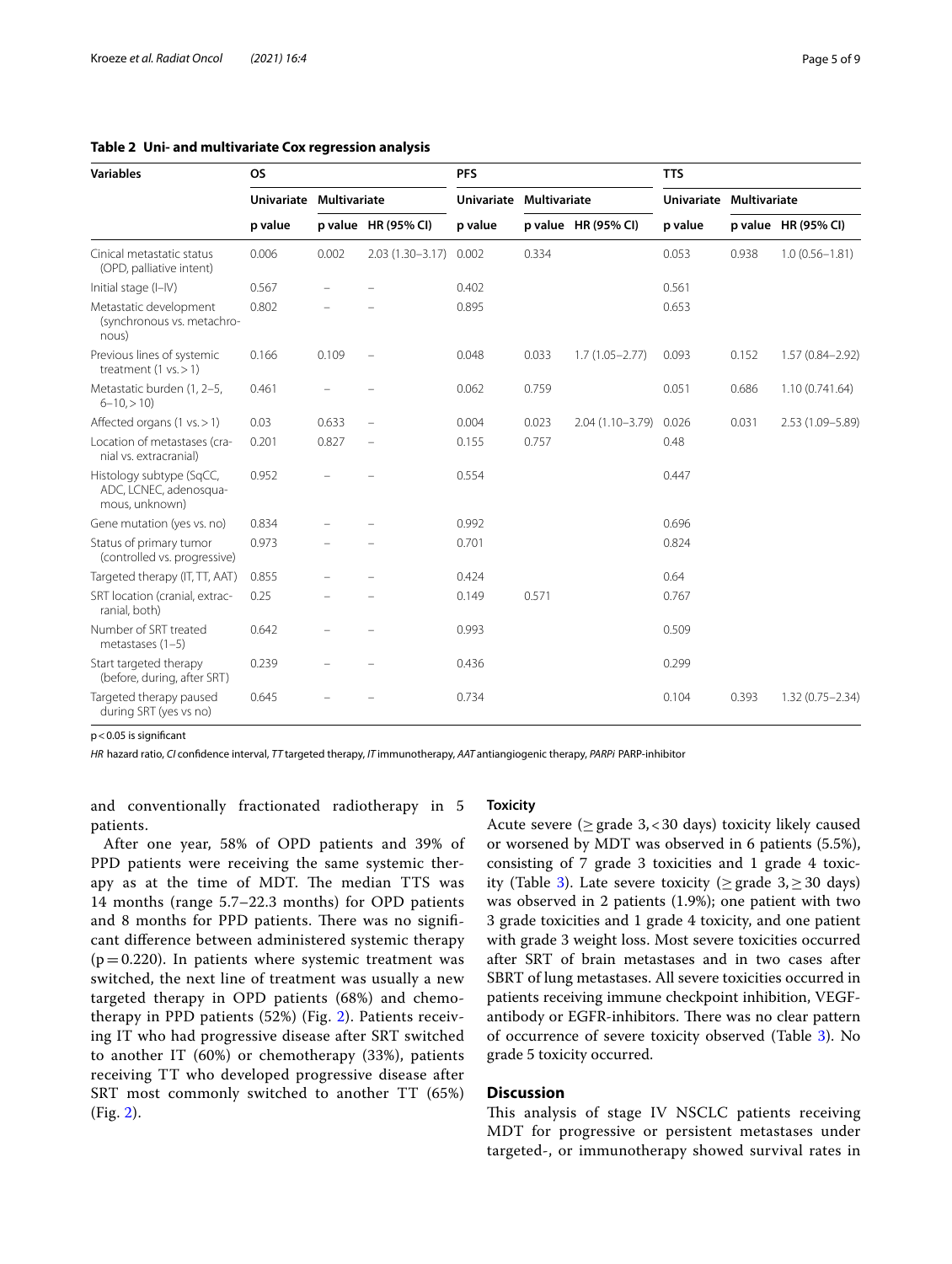

<span id="page-5-0"></span>the OPD group that appear promising compared to literature on patients receiving  $TT/IT$  alone  $[15-17]$  $[15-17]$ . The concept of targeting OPD while continuing systemic therapy beyond progression is increasingly performed [[18](#page-8-8), [19](#page-8-9)]. This is based on the observation that  $(1)$  further lines of systematic treatment are characterized by a worse therapeutic effect, (2) MDT obtains good results with limited toxicity in the primary oligometastatic situation  $[7-9]$  $[7-9]$  $[7-9]$ , and (3) whole genomic sequencing studies showing that through parallel evolution, subpopulations of metastatic clones are capable to metastasize themselves  $[20]$  $[20]$ . This may indicate that MDT of these lesions could possibly improve prognosis. Literature on the concept of MDT for OPD is still limited and includes, next to small retrospective studies  $[2-6]$  $[2-6]$ , a phase II study, which showed that MDT of  $\leq$  6 progressive metastases in platinum-refractory NSCLC patients

who received erlotinib resulted in a better PFS and OS than would be expected in patients receiving TT alone [[21](#page-8-11)]. In all available studies, metastatic patients in varying phases of their treatment were included, which increases the difficulty to interpret their results and transfer the data to clinical practice. Furthermore, the increasing use of immunotherapy in this population has so far not been taken into account. Our study therefore analyzes real-life data of the efficacy and safety of MDT performed in metastatic NSCLC patients progressive under targeted-, as well as immunotherapy.

MDT resulted in a good OS in OPD patients, and allowed continuation of systemic therapy within the frst year for many patients. The effect of MDT in the patient group treated with palliative intent was less pronounced in terms of OS and PFS. However, these patients were most frequently treated with SRT for brain metastases.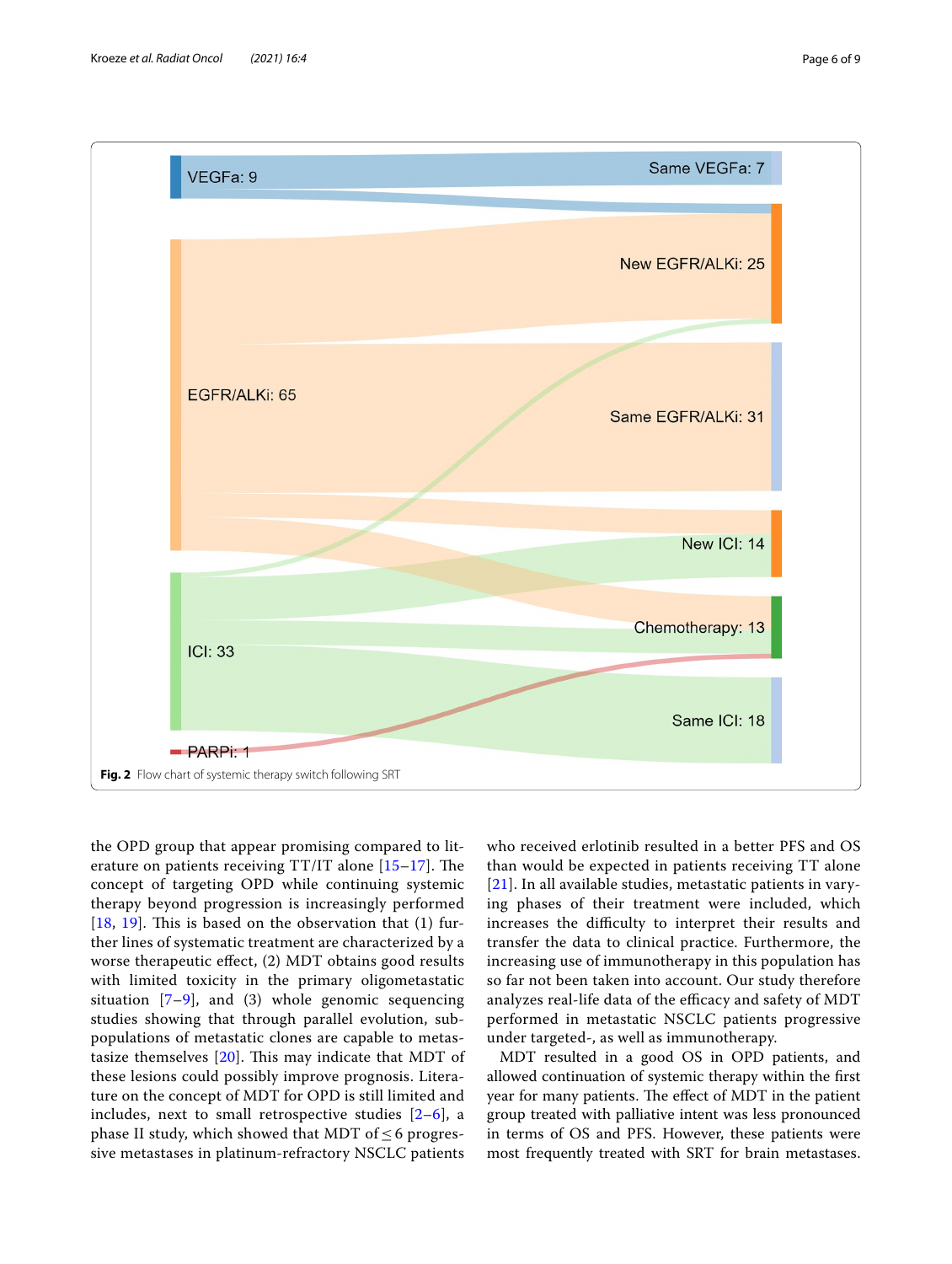| Patient (n)            | <b>Toxicity</b>         | Grade | <b>Location SRT</b> | <b>Treated</b><br>metastases<br>(n) | <b>Treatment dose</b><br>(Gy/fx) | Concurrent<br>therapy | <b>Start</b><br>of concurrent<br>therapy | Systemic<br>therapy paused<br>during SRT |
|------------------------|-------------------------|-------|---------------------|-------------------------------------|----------------------------------|-----------------------|------------------------------------------|------------------------------------------|
| Acute infield toxicity |                         |       |                     |                                     |                                  |                       |                                          |                                          |
|                        | Headache                | 3     | <b>Brain</b>        | 3                                   | 24 Gy/1fx 100%<br>Isodose)       | Nivolumab             | 8 days after SRT                         | $\overline{\phantom{m}}$                 |
| 2                      | Headache                | 3     | Brain               |                                     | 20 Gy/1fx (80%<br>Isodose)       | Bevacizumab           | 365 days before<br><b>SRT</b>            | No                                       |
| 3                      | Headache                | 3     | Brain               | $\overline{2}$                      | 20 Gy/1fx (80%<br>Isodose)       | Nivolumab             | 52 days before<br><b>SRT</b>             | <b>No</b>                                |
|                        | Gait disturbance        | 3     |                     |                                     |                                  |                       |                                          |                                          |
| 4                      | Headache                | 4     | <b>Brain</b>        | 3                                   | 20 Gy/1fx (80%<br>Isodose)       | Nivolumab             | 11 days after SRT                        | $\qquad \qquad \longleftarrow$           |
|                        | Nausea                  | 3     |                     |                                     |                                  |                       |                                          |                                          |
| 5                      | Dyspnea                 | 3     | Lung                |                                     | 7 Gy/5fx (65%<br>Isodose)        | Gefitinib             | 503 days before<br>SRT                   | <b>No</b>                                |
| 6                      | Thromboembolic<br>event | 3     | <b>Brain</b>        |                                     | 20 Gy/1fx (80%<br>Isodose)       | Osimertinib           | 98 days before<br><b>SRT</b>             | No                                       |
| Late infield toxicity  |                         |       |                     |                                     |                                  |                       |                                          |                                          |
| 7                      | Radionecrosis           | 3     | Brain               | 5                                   | 20 Gy/1fx (80%<br>Isodose)       | Afatinib              | 22 days before<br>SRT                    | No                                       |
|                        | Nausea                  | 3     |                     |                                     |                                  |                       |                                          |                                          |
|                        | Hemiparesis             | 4     |                     |                                     |                                  |                       |                                          |                                          |
| 8                      | Weight loss             | 3     | Lung                |                                     | 7 Gy/5fx (65%<br>Isodose)        | Erlotinib             | 575 days before<br>SRT                   | 4 days                                   |

<span id="page-6-0"></span>**Table 3 Observed infeld acute and late severe (≥grade 3) toxicity, graded by use of CTCAE v4.03**

Some TT/IT are characterized by good penetration of the blood–brain barrier; however, upfront MDT of cerebral metastases might improve patient outcome and quality of life [\[22](#page-8-12)[–25\]](#page-8-13).

When a new progression occurred after MDT, this was often again OPD and a repeat-irradiation was performed in most of these patients. The effectiveness of repeatirradiations has been previously published for prostate cancer recurrences and treatment of brain metastases, generally resulting in an excellent local control with limited toxicity [\[22](#page-8-12)]. In our multivariate analysis, it was shown that the number of lines of systemic therapy infuenced PFS. This reflects that the reducing efficacy of subsequent lines of therapy drives distant progression and appears to be more important than metastatic burden at time of MDT. Repeat-MDT instead of therapy-switch may therefore play an increasingly important role. However, experiences of repeat-irradiation remain limited and further studies need to investigate carefully the concept of repeat local treatment.

Although the concept of MDT for OPD under TT/IT is practiced with increasing frequency, several uncertainties remain. First of all, with the currently limited knowledge on the molecular background of resistant clones in NSCLC, it is not known whether preferably all metastases or just selected progressive metastases should be targeted, and what the threshold of the number and volume of targeted metastases should be [[26\]](#page-8-14). Current decisionmaking is based on imaging and clinical criteria [\[11](#page-8-2), [27](#page-8-15)], but studies on the biological status of metastatic NSCLC is urgently needed, including integration of liquid biopsy for staging and response assessment. Secondly, the timing of MDT currently remains a clinical decision, usually based on CT or PET-images. However, progression under TT/IT can be very slow, or after immunotherapy, a pseudoprogression could be observed. Thirdly, there might be diferent strategies in combining systemic therapies with MDT, as the efects of concurrent treatment may be diverse. For example, combining immunotherapy with MDT could possibly strengthen the antitumor immune response [\[28](#page-8-16)], whereas abscopal efects of radiotherapy are exceedingly unlikely in patients not receiving immunotherapy [[26\]](#page-8-14).

A limitation of this study is its retrospective nature which, however, is a way of a meaningful evaluation of a quickly changing clinical feld and associated limitations in standardization of reporting of factors, such as toxicity and local control. Since there is a known risk of underreporting low grade toxicity in retrospective studies, only high grade toxicity was registered [[29](#page-8-17)]. Furthermore, as all patients received a combined modality treatment, our study does not allow to evaluate the infuence of the continued TT/IT alone on outcome. It may be possible, that patients with less metastatic sites have had a better prognosis irrespective of MDT. Especially under immunotherapy, residual sites potentially could remain stable for a longer time. However, for patients receiving targeted therapy a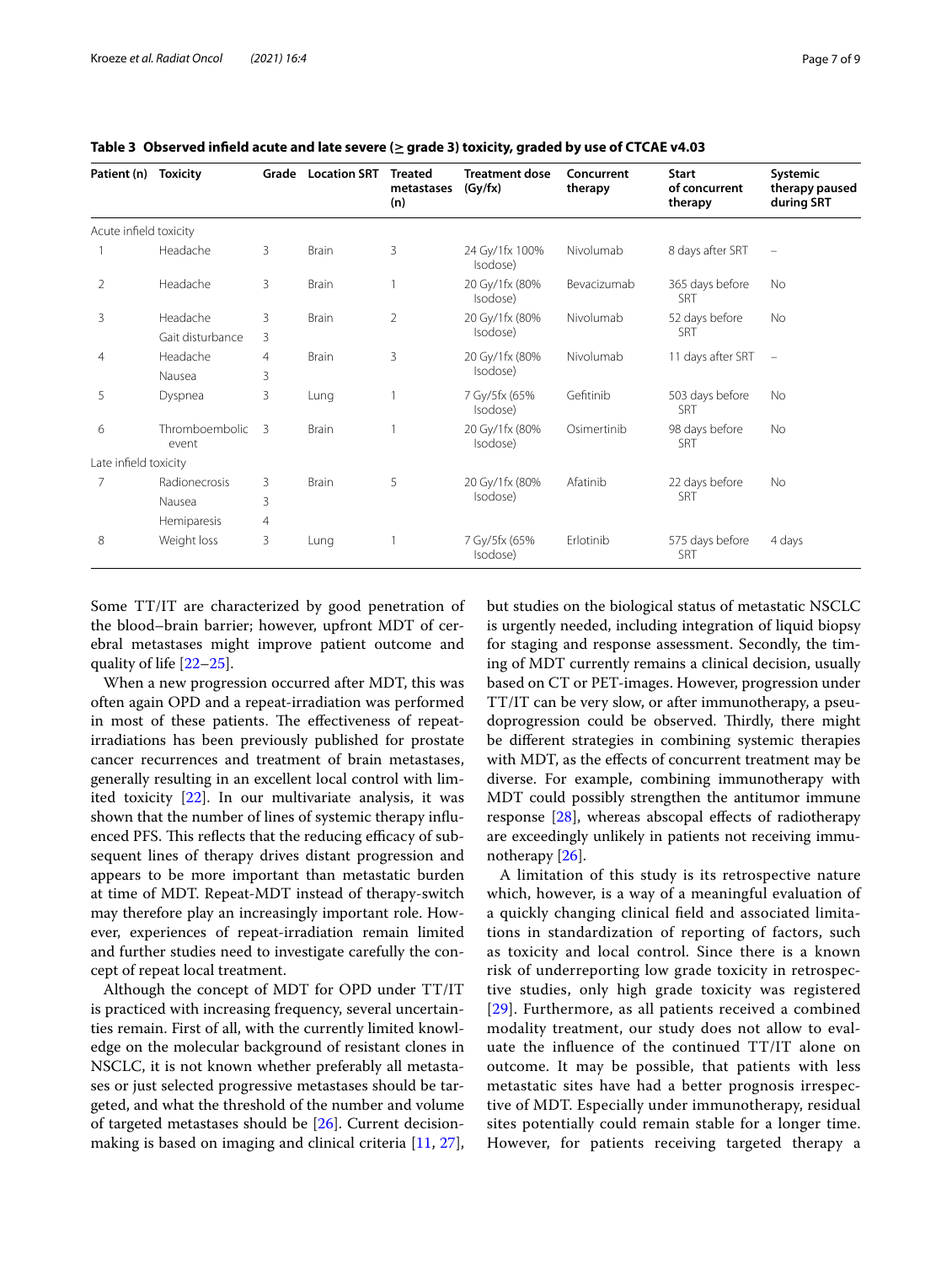further progress of residual sites can be expected after several months. A frst study comparing targeted therapy as monotherapy to a combined modality therapy with SRT indicated a beneft of combined therapy compared to targeted drugs alone [[30](#page-8-18)] and will be further investigated in the randomized HALT (NCT03256981) and STOP-NSCLC NCT02756793 trials. Another limitation is the combined analysis of patients treated with IT/TT in one study population. This was done because the intention of MDT was similar irrespective of the systemic therapy, namely ablation of (oligo-) progressive metastases while the otherwise efective systemic therapy is continued.

In conclusion, metastases-directed SRT in NSCLC patients can be safely performed concurrent to TT/ IT with a low risk of severe toxicity. To fnd the ideal sequence of the available multidisciplinary treatment options for NSCLC and determine what patients will beneft most, a further evaluated in a broader context within prospective clinical trials is needed continuation of TT/IT beyond progression combined with MDT for progressive lesions appears promising but requires prospective evaluation.

#### **Abbreviations**

AAT: Antiangiogenic therapy; BED: Biologically efective dose; CTCAE: Common terminology criteria for adverse events; EGFRi: Epidermal growth factor receptor inhibitor; IT: Immunotherapy; MDT: Metastasis directed treatment; NSCLC: Non small cell lung cancer; OPD: Oligoprogressive disease; PARPi: Poly(ADP-ribose)-polymerasen inhibitor; PPD: Polyprogressive disease; SBRT: Stereotactic body radiotherapy; SRT: Stereotactic radiotherapy; TT: Targeted therapy; VEGFa: Vascular endothelial growth factor antibody.

#### **Acknowledgements**

We would like to acknowledge Dr. Nicholas Bucknell, Dr. An Claes and Dr. Sabina Gerum for patient collection in the database and Dr. Alexander F.C. Hulsbergen for the support in the creation of Fig. [2.](#page-5-0)

#### **Authors' contributions**

Conception/design of the work: MG, SK, CF. Acquisition and/or analysis: SK, JS, CF, DK, OB, KHK, FR, SS, JJCV, SA, MMS, MG, MS, MG, GK, IS, FL, FE. Interpretation of data: SK, MG, JJCV, SS, SA. Drafted the work or substantively revised it: SK, MG, JJCV, SS. All authors read and approved the fnal manuscript.

#### **Funding**

This work was fnancially supported by Varian Medical Systems. Varian Medical Systems was not involved in the study design, collection, analysis and interpretation of data, the writing of the report or in the decision to submit the article for publication.

#### **Availability of data and materials**

The datasets used and/or analysed during the current study are available from the corresponding author on reasonable request.

#### **Ethics approval and consent to participate**

This study was approved by the ethics committees at all participating sites (BASEC-Nr. 2016-01807). A informed consent of all participants was obtained.

#### **Consent for publication**

Not applicable.

#### **Competing interests**

SA is supported by the German Cancer Consortium (DKTK), M Geier received a speaker fee from Roche and a speaker fee from Bristol-Myers-Squibb. SS is supported by a National Health and Medical Research Council (NHMRC) fellowship, and Cancer Council Victoria (CCV) Colebatch Fellowship. MS received a speaker fee from Merck Serono, AstraZeneca and Pierre Fabre. SK received a speaker fee from AstraZeneca.

#### **Author details**

<sup>1</sup> Department of Radiation Oncology, University Hospital Zürich, Rämistrasse 100, 8091 Zürich, Switzerland. <sup>2</sup> Department of Radiation Oncology, Marienhospital Stuttgart, Böheimstrasse 37, 70199 Stuttgart, Germany. 3 Department of Radiation Oncology, Charité-University Hospital Berlin, Charitestraße 1, 10117 Berlin, Germany. 4 Department of Radiation Oncology, University Medical Center Schleswig-Holstein, Arnold-Heller-Straße 3, Haus 50, 24105 Kiel, Germany. 5 Department of Radiation Oncology, University Clinic Augsburg, Stenglinstraße 2, 86156 Augsburg, Germany.<sup>6</sup> Department of Radiation Oncology, University Hospital Munich, Georgenstraße 5, 80799 Munich, Germany.<br><sup>7</sup> Department Or Radiation Oncology, Peter MacCallum Cancer Centre, 305 Grattan St, Melbourne, VIC 3000, Australia. <sup>8</sup> Department of Radiation Oncology, University Medical Center Utrecht, Heidelberglaan 100, 3584 CX Utrecht, The Netherlands. 9 Department of Radiation Oncology, Medical Center, Faculty of Medicine, University of Freiburg and German Cancer Consortium (DKTK), German Cancer Research Center (DKFZ), Partner Site Freiburg, German Cancer Research Center (DKFZ), Heidelberg, Germany. 10 Department of Radiation Oncology, Philipps-University Marburg, Baldingerstraße, 35043 Marburg, Germany. <sup>11</sup> Department of Radiation Oncology, Saint Gallen Cantonal Hospital, Rorschacher Str. 95/Haus 03, 9007 St. Gallen, Switzerland. 12 Department of Radiation Oncology, University Hospital Rostock, Südring 75, 18059 Rostock, Germany. <sup>13</sup> Department of Radiation Oncology, Ordensklinikum Linz, Fadingerstraße 1, 4020 Linz, Austria. 14 Department of Radiation Oncology, Schwarzwald-Baar Klinikum, Klinikstraße 11, 78050 Villingen-Schwenningen, Germany. 15 Department of Radiation Oncology, Strahlentherapie Freising Und Dachau, Biberstraße 15, 85354 Freising, Germany. 16 Department of Radiation Oncology, University Hospital Dresden, Händelallee 28, 01309 Dresden, Germany. <sup>17</sup> Department of Radiation Oncology, University Hospital Tübingen, Hoppe-Seyler-Str. 3, 72076 Tübingen, Germany.

### Received: 28 October 2020 Accepted: 6 December 2020 Published online: 06 January 2021

#### **References**

- <span id="page-7-0"></span>1. Planchard D, Popat S, Kerr K, Novello S, Smit EF, Faivre-Finn C, et al. Metastatic non-small cell lung cancer: ESMO clinical practice guidelines for diagnosis, treatment and follow-up. Ann Oncol. 2018;29:iv192–237.
- <span id="page-7-1"></span>2. Gan GN, Weickhardt AJ, Scheier B, Doebele RC, Gaspar LE, Kavanagh BD, et al. Stereotactic radiation therapy can safely and durably control sites of extra-central nervous system oligoprogressive disease in anaplastic lymphoma kinase-positive lung cancer patients receiving crizotinib. Int J Radiat Oncol Biol Phys. 2014;88:892–8.
- <span id="page-7-4"></span>3. Merino Lara T, Helou J, Poon I, Sahgal A, Chung HT, Chu W, et al. Multisite stereotactic body radiotherapy for metastatic non-small-cell lung cancer: Delaying the need to start or change systemic therapy? Lung Cancer. 2018;124:219–26.
- 4. Schmid S, Klingbiel D, Aeppli S, Britschgi C, Gautschi O, Pless M, et al. Patterns of progression on osimertinib in EGFR T790M positive NSCLC: A Swiss cohort study. Lung Cancer. 2019;130:149–55.
- 5. Weickhardt AJ, Scheier B, Burke JM, Gan G, Lu X, Bunn PA Jr, et al. Local ablative therapy of oligoprogressive disease prolongs disease control by tyrosine kinase inhibitors in oncogene-addicted non-small-cell lung cancer. J Thorac Oncol. 2012;7:1807–14.
- <span id="page-7-2"></span>6. Yu HA, Sima CS, Huang J, Solomon SB, Rimner A, Paik P, et al. Local therapy with continued EGFR tyrosine kinase inhibitor therapy as a treatment strategy in EGFR-mutant advanced lung cancers that have developed acquired resistance to EGFR tyrosine kinase inhibitors. J Thorac Oncol. 2013;8:346–51.
- <span id="page-7-3"></span>7. Gomez DR, Tang C, Zhang J, Blumenschein GR Jr, Hernandez M, Lee JJ, et al. Local consolidative therapy vs. maintenance therapy or observation for patients with oligometastatic non-small-cell lung cancer: long-term